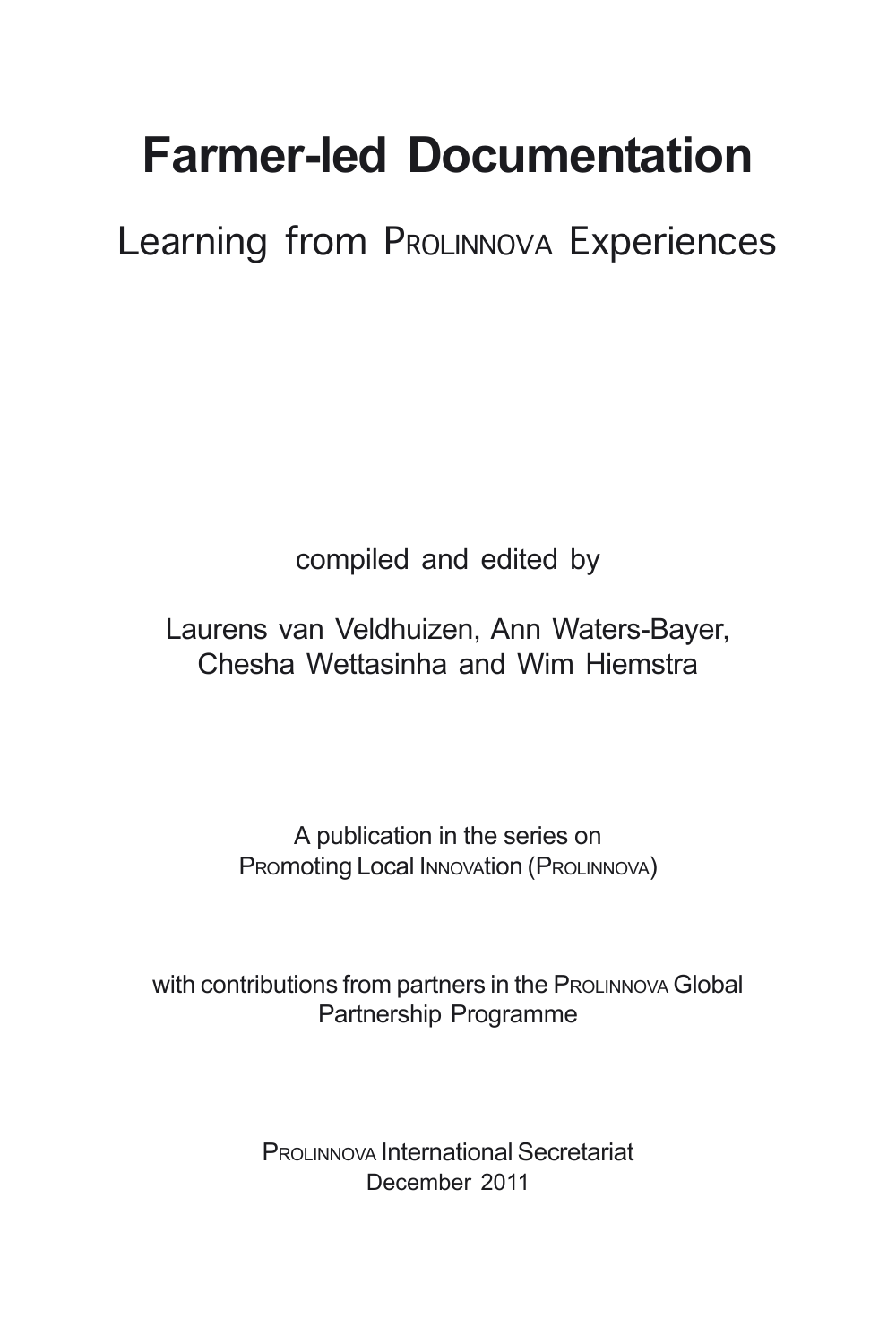First published December 2011 by International Institute of Rural Reconstruction (IIRR)

**Citation:** Veldhuizen, Laurens; Waters-Bayer, Ann; Wettasinha, Chesha & Hiemstra, Wim (eds). Farmer-led documentation: Learning from PROLINNOVA experiences. A booklet in the series on Promoting Local Innovation (PROLINNOVA). Silang, Cavite, Philippines: IIRR / Leusden: PROLINNOVA International Secretariat, ETC AgriCulture. December 2011.

ISBN: 1-930261-30-6

The editors of this booklet reserve the rights of this publication. However, we encourage readers to copy and circulate the information in this booklet to others, and to translate it into other languages, as long as this is not done for commercial purposes and as long as the source is acknowledged. If you plan to reproduce or translate all or part of this booklet for wide distribution, we would appreciate being notified at the following address:

PROLINNOVA International Secretariat ETC AgriCulture POB 64, 3830 AB Leusden The Netherlands  $\mathbf{R}$  +31 33 4326000 **<sup>⊕</sup>** prolinnova@etcnl.nl

**Copyleft statement:** Anyone may use the innovations described here and modify or develop them further, provided that the modified or further developed innovations or any follow-up innovations, of which the innovations described here are an element, are likewise freely available and any description of them includes this proviso and acknowledges the source of information.

**Design and layout by:** Lilibeth T. Sulit - Villela, IIRR

**Cover photo:** Million, community photographer from Tigray, discussing some of her photos with Fetien Abay, researcher from Mekelle University and member of the FLD facilitating team in PROLINNOVA-Ethiopia, during a follow-up visit (photo: Beyene Tedla)

Printed in the Philippines by JARM Printing Press, Laguna, Philippines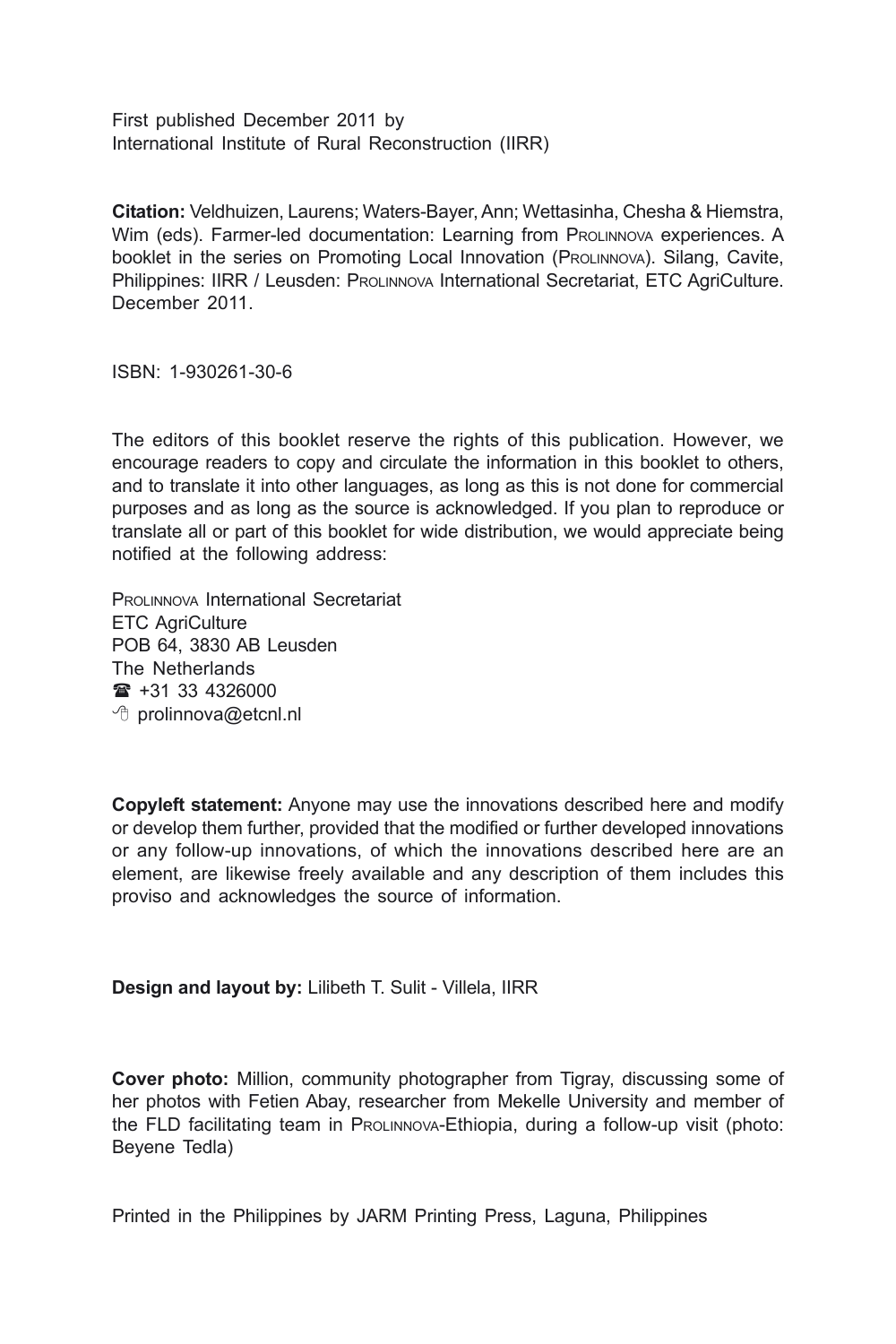#### **Contents**

| Acronyms<br>Acknowledgements<br>Summary/Resumen/Résumé |                                                                              | iv<br>v<br>vi |
|--------------------------------------------------------|------------------------------------------------------------------------------|---------------|
| $\mathbf{1}$ .                                         | Introduction                                                                 | 1             |
| 2.                                                     | Farmer-led documentation                                                     | 4             |
| 3.                                                     | Combining photos and video in farmer-led documentation in<br>Burkina Faso    | 13            |
| 4.                                                     | Learning farmer-led documentation in Ethiopia                                | 15            |
| 5.                                                     | Combining farmers' documentation and adult literacy in Niger                 | 27            |
| 6.                                                     | Stimulating farmers to do their own photo documentation in<br>South Africa   | 41            |
| 7.                                                     | Farmers documenting and sharing innovations on traditional<br>wells in Sudan | 52            |
| 8.                                                     | Lessons, challenges and way forward                                          | 58            |
|                                                        | <b>Annexes</b>                                                               |               |
| 1.                                                     | Contributors to this booklet                                                 | 64            |
| 2.                                                     | Further readings on farmer-led documentation                                 | 66            |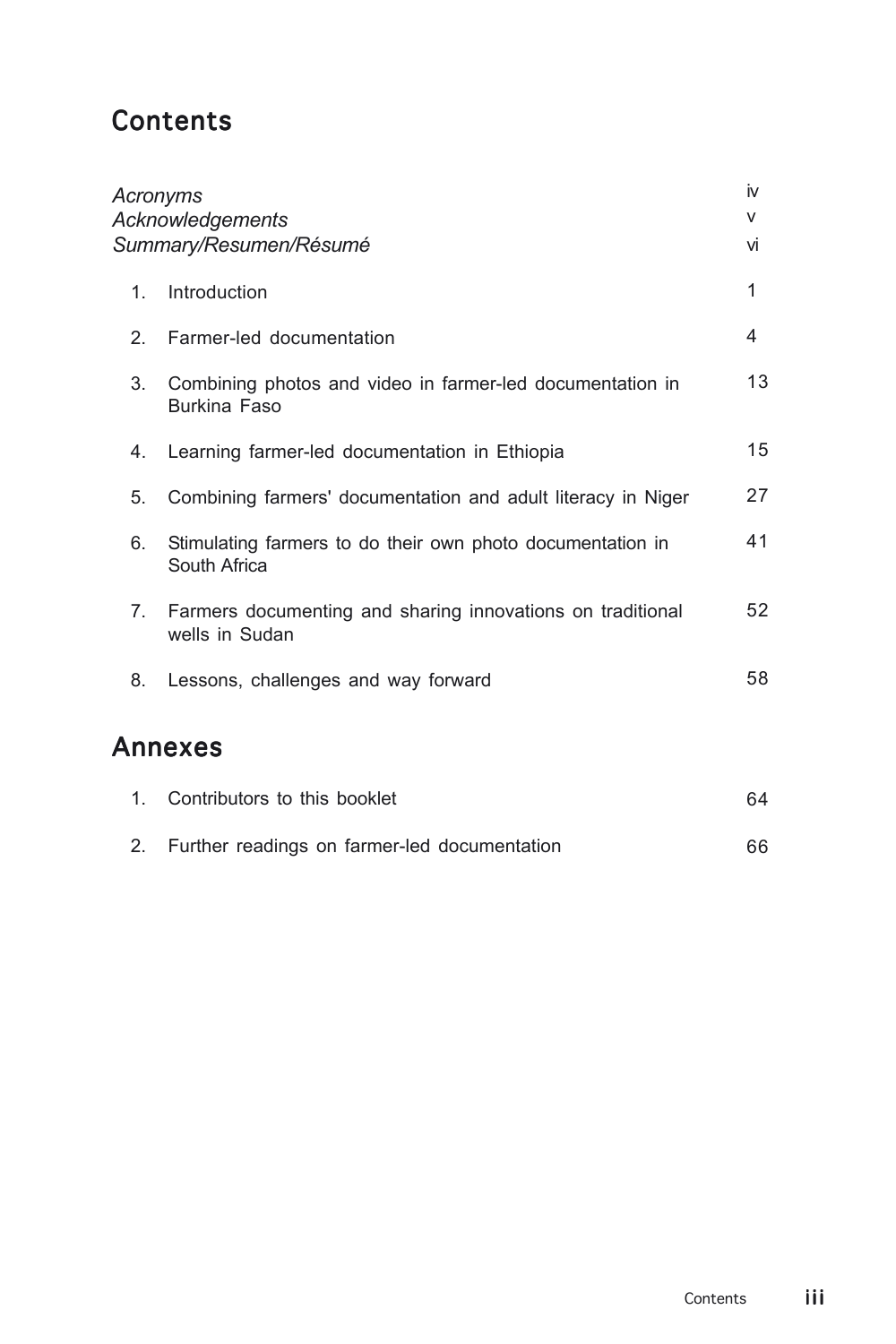## List of acronyms

| <b>ARC</b><br>ARD | Agricultural Research Council<br>Agricultural Research and Development             |
|-------------------|------------------------------------------------------------------------------------|
| <b>ASE</b>        | Agriservice Ethiopia                                                               |
| BoARD             | Bureau of Agriculture and Rural Development                                        |
| <b>CRESA</b>      | Centre Régional d'Enseignement Spécialisé en Agriculture<br>(University of Niamey) |
| <b>DDRD</b>       | Departmental Direction of Rural Development                                        |
| <b>DoA</b>        | Department of Agriculture                                                          |
| ERSHA             | Ethiopian Rural Self-Help Association                                              |
| ETV               | Ethiopian Television                                                               |
| <b>FIG</b>        | Farmer Innovator Group                                                             |
| <b>FFS</b>        | Farmer Field School                                                                |
| <b>FLD</b>        | Farmer-led Documentation                                                           |
| <b>FSG</b>        | Farmer Support Group                                                               |
| <b>GenARDIS</b>   | Gender, Agriculture and Rural Development in the Information<br>Society            |
| <b>ICT</b>        | Information and Communication Technologies                                         |
| <b>IIRR</b>       | International Institute of Rural Reconstruction                                    |
| <b>INRAN</b>      | Institut National de la Recherche Agronomique du Niger                             |
| <b>IST</b>        | International Support Team                                                         |
| <b>KZN</b>        | KwaZulu-Natal                                                                      |
| <b>LISF</b>       | Local Innovation Support Fund                                                      |
| <b>MoFA</b>       | Ministry of Food and Agriculture                                                   |
| <b>NGO</b>        | non-governmental organisation                                                      |
| <b>NRM</b>        | natural resource management                                                        |
| <b>NSC</b>        | National Steering Committee                                                        |
| <b>NWP</b>        | North-West Province                                                                |
| PELUM             | Participatory Ecological Land Use Management                                       |
| <b>PID</b>        | Participatory Innovation Development                                               |
| <b>POG</b>        | PROLINNOVA Oversight Group                                                         |
| <b>PROFEIS</b>    | Promoting Farmer Experimentation and Innovation in the Sahel                       |
| PROLINNOVA        | Promoting Local Innovation in ecologically oriented agriculture<br>and NRM         |
| PV                | Participatory Video                                                                |
| <b>SA</b>         | South Africa                                                                       |
| <b>USD</b>        | United States Dollar                                                               |
| <b>WLW</b>        | Women Learning Women                                                               |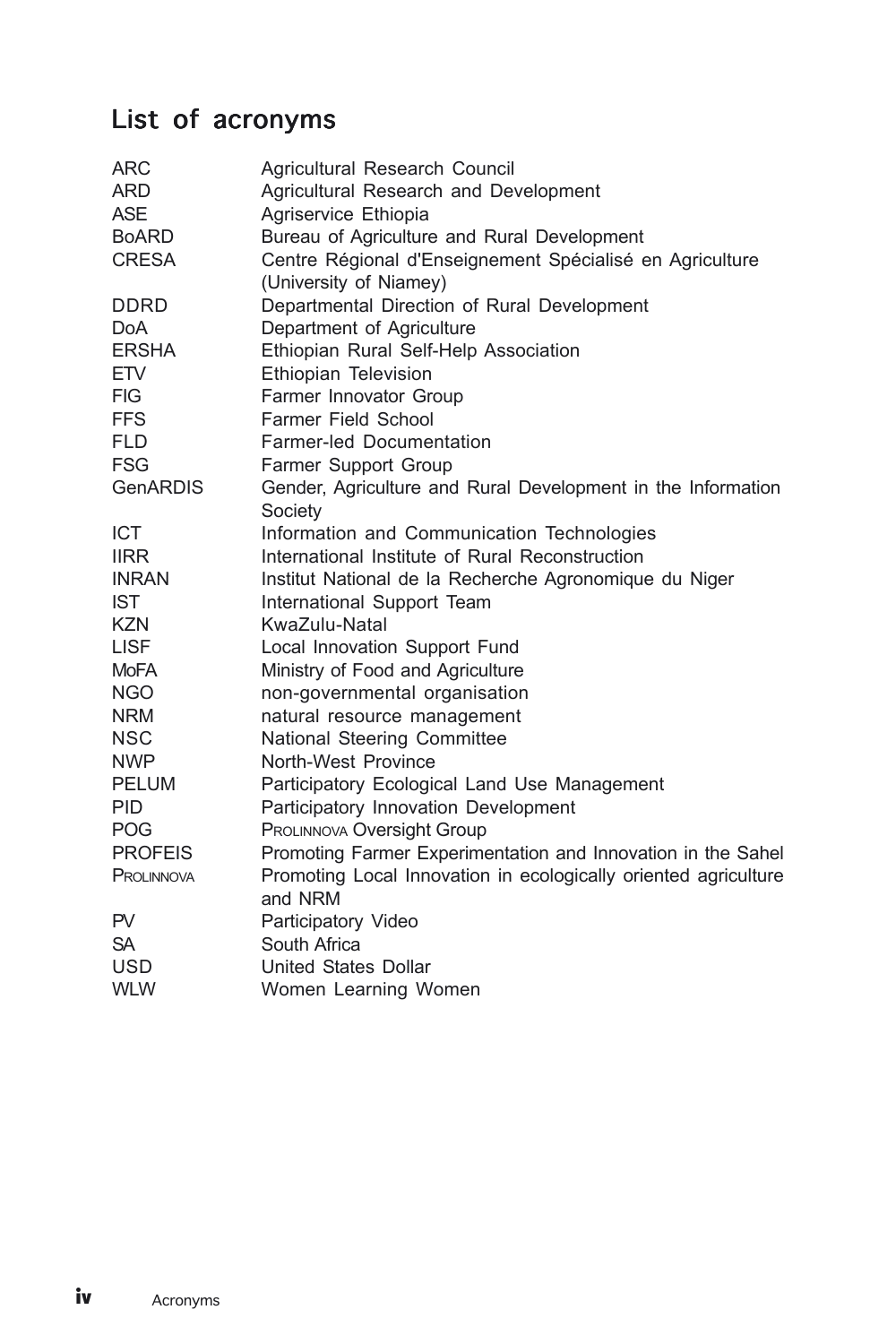### Acknowledgements

This booklet is based on the experiences and enthusiasm of women and men farmers who took the lead in documenting their innovations and experimentation in agriculture. We thank these rural community members, as well as the development practitioners in various PROLINNOVA country platforms who invested their time and thought in supporting the farmer-led documentation (FLD) process. Their keen interest in FLD and their willingness to reflect on, analyse and document their experiences made it possible for lessons from their work to be shared more widely through this booklet. We thank also the "backstoppers" (external advisors) to the country platforms who encouraged and assisted the authors in documenting their experiences.

The FLD approach has been promoted by PELUM-Uganda (Participatory Ecological Land Use Management Uganda Chapter), PROLINNOVA and Oxfam Novib since 2006. We acknowledge the important role played by the participants of the first FLD workshop co-organised by these three organisations in 2006 in Uganda, as this laid the foundation for all further FLD work. We appreciate the support to this important event given by the chair and members of the FLD Steering Committee, Emebet Wuhib Mutungi (Africa 2000), Grace Lutalo (PELUM-Uganda Country Desk), Nicole Metz (Oxfam Novib) and Dorine Ruter (PROLINNOVA), and by Emily Drani as a very capable facilitator.

Our thanks go also to the staff of the International Institute for Rural Reconstruction (IIRR) in the Philippines for their inputs in designing and printing the booklet.

Shaping FLD through the pilot activities (2006-10) would not have been possible without the generous financial support of Oxfam Novib and the Directorate General for Development Cooperation (DGIS) of the Dutch Ministry of Foreign Affairs, through its support to the PROLINNOVA network, as well as contributions in cash and/ or kind from all those involved in the FLD process. We thank them for their support.

The editors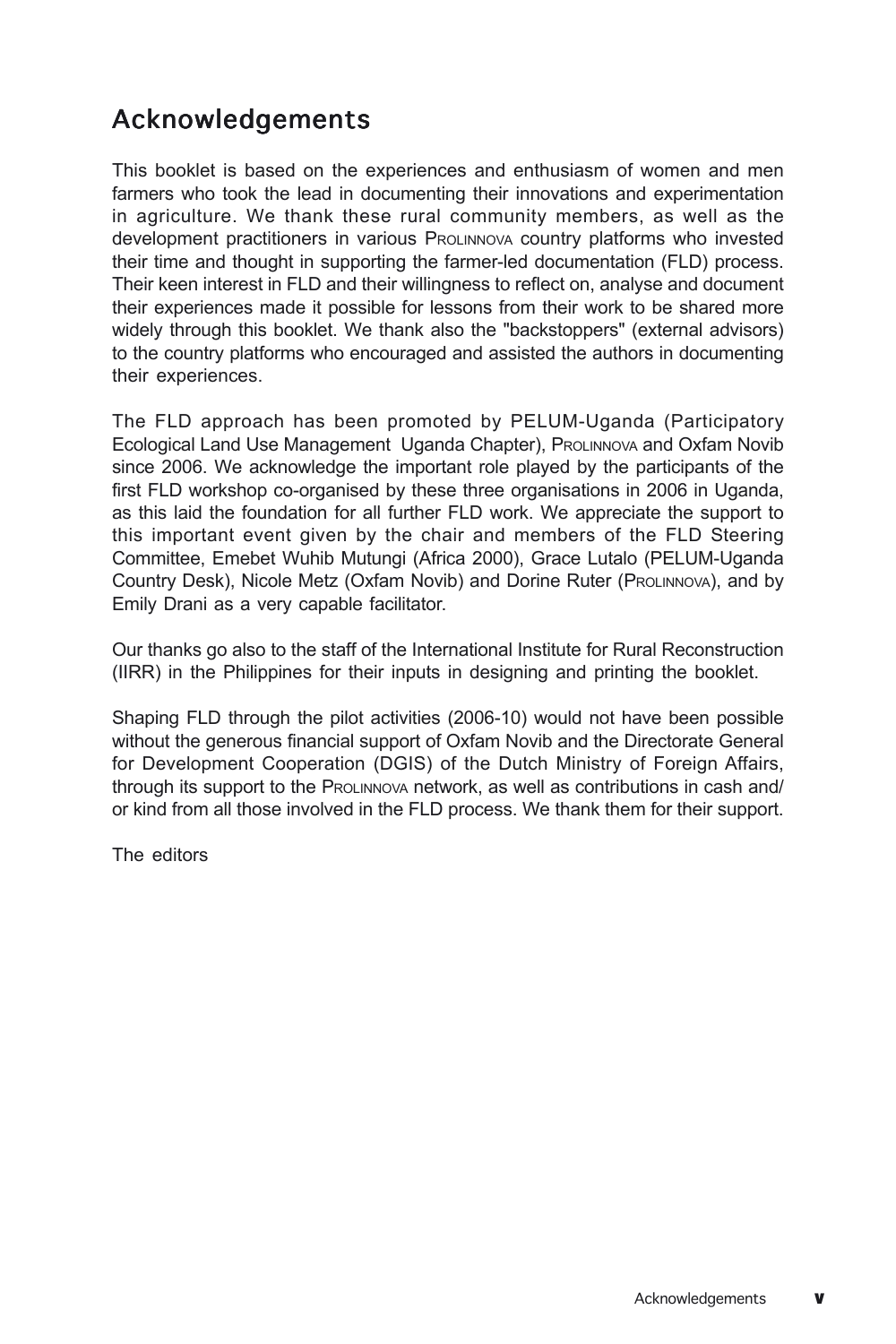#### Summary

PROLINNOVA is an international learning and advocacy network that seeks to promote local innovation in ecologically oriented agriculture and natural resource management. Partners of the network give high importance to the study and documentation of local innovators, their innovative practices and the process of innovation. These local ideas and practices are used as the basis for farmer-led joint research – a process in which men and women farmers further develop and improve on them by working together with scientists, extensionists, development agents and other actors.

This booklet on farmer-led documentation is the fourth in a series by PROLINNOVA and captures the experiences of network partners in giving farmers a key role in documenting their own experiences and innovations. It starts with a short introduction to farmer-led documentation and summarises how the approach has been developed within the network thus far. More details on hands-on implementation of the approach are described in five cases based on pilot activities undertaken in Burkina Faso, Ethiopia, Niger, South Africa and Sudan. The booklet concludes with some key lessons drawn from these experiences and highlights some points for consideration in pursuing the approach.

#### Resumen

El "Desarrollo Participativo de Innovaciones" (DPI) consiste en una investigación dirigida por campesinos, implementada en conjunto con otros actores sociales. Este concepto forma parte integral de la red global de aprendizaje PROLINNOVA (Promoviendo la Innovación Local en la Agricultura Ecológica y en el Manejo de Recursos Naturales). Esta red procura fortalecer y ampliar el abordaje al desarrollo, el cual comienza cuando estos agricultores idean nuevas y diferentes formas para usar los recursos naturales para mejorar sus condiciones de vida. El objetivo final de esta red es que el DPI sea comprendido, aceptado e integrado como parte de la actividades normales de la investigación y el desarrollo en la agricultura. La documentación de las prácticas innovadoras de los agricultores y de los procesos de innovación es muy importante para PROLINNOVA. Las ideas y prácticas de los agricultores forman la base para la investigación informal realizada por estos agricultores – un proceso en que hombres y mujeres mejoran sus prácticas ya que estos agricultores trabajan junto con científicos, extensionistas, agentes de desarrollo y otros actores.

Este es el cuarto folleto de una serie que recoge las experiencias de los socios de PROLINNOVA en diversos países, para darle un papel preponderante a los agricultores en la documentación de sus experiencias e innovaciones. El mismo empieza con una introducción sobre documentación hecha por los agricultores y describe la metodología desarrollada por PROLINNOVA hasta este momento. La implementación de esta metodología se describe en mayor detalle a través de cinco estudios de caso, realizados en Burkina Faso, Etiopía, Níger, Sudáfrica y Sudán. El folleto termina con un capítulo que describe las lecciones aprendidas y los puntos a tomar en cuenta durante la documentación realizada directamente por los agricultores.